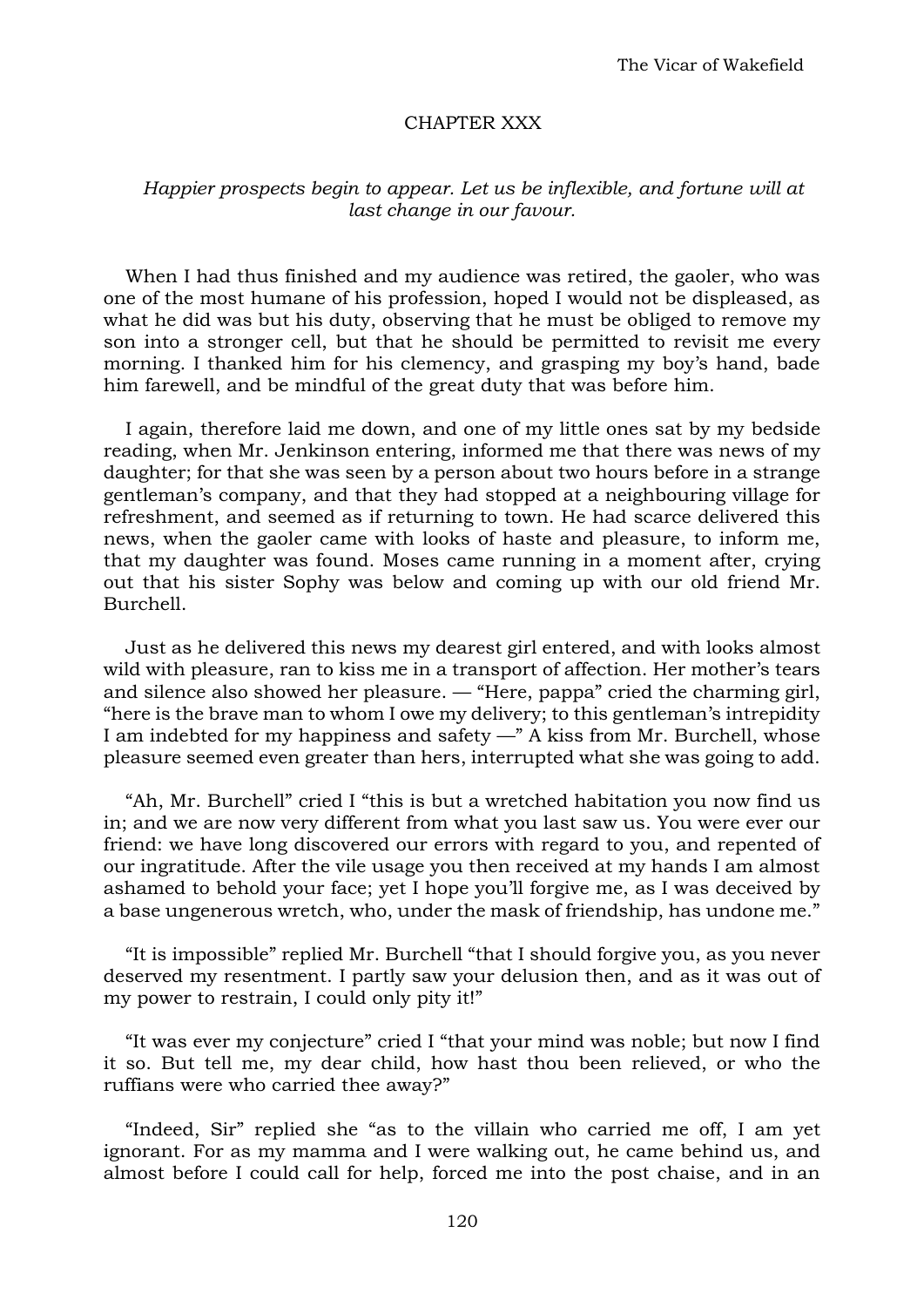instant the horses drove away. I met several on the road, to whom I cried out for assistance; but they disregarded my entreaties. In the meantime the ruffian himself used every art to hinder me from crying out: he flattered and threatened by turns, and swore that if I continued but silent, he intended no harm. In the meantime I had broken the canvas that he had drawn up, and whom should I perceive at some distance but your old friend Mr. Burchell, walking along with his usual swiftness, with the great stick for which we used so much to ridicule him. As soon as we came within hearing, I called out to him by name, and entreated his help. I repeated my exclamations several times, upon which, with a very loud voice, he bid the postillion stop; but the boy took no notice, but drove on with still greater speed. I now thought he could never overtake us, when in less than a minute I saw Mr. Burchell come running up by the side of the horses, and with one blow knock the postillion to the ground. The horses when he was fallen soon stopped of themselves, and the ruffian stepping out, with oaths and menaces drew his sword, and ordered him at his peril to retire; but Mr. Burchell running up, shivered his sword to pieces, and then pursued him for near a quarter of a mile; but he made his escape. I was at this time come out myself, willing to assist my deliverer; but he soon returned to me in triumph. The postillion, who was recovered, was going to make his escape too; but Mr. Burchell ordered him at his peril to mount again, and drive back to town. Finding it impossible to resist, he reluctantly complied, though the wound he had received seemed, to me at least, to be dangerous. He continued to complain of the pain as we drove along, so that he at last excited Mr. Burchell's compassion, who, at my request, exchanged him for another at an inn where we called on our return."

"Welcome then" cried I "my child, and thou her gallant deliverer, a thousand welcomes. Though our cheer is but wretched, yet our hearts are ready to receive you. And now, Mr. Burchell, as you have delivered my girl, if you think her a recompence she is yours, if you can stoop to an alliance with a family so poor as mine, take her, obtain her consent, as I know you have her heart, and you have mine. And let me tell you, Sir, that I give you no small treasure, she has been celebrated for beauty it is true, but that is not my meaning, I give you up a treasure in her mind."

"But I suppose, Sir" cried Mr. Burchell "that you are apprised of my circumstances, and of my incapacity to support her as she deserves?"

"If your present objection" replied I "be meant as an evasion of my offer, I desist: but I know no man so worthy to deserve her as you; and if I could give her thousands, and thousands sought her from me, yet my honest brave Burchell should be my dearest choice."

To all this his silence alone seemed to give a mortifying refusal, and without the least reply to my offer, he demanded if we could not be furnished with refreshments from the next inn, to which being answered in the affirmative, he ordered them to send in the best dinner that could be provided upon such short notice. He bespoke also a dozen of their best wine; and some cordials for me. Adding, with a smile, that he would stretch a little for once, and tho' in a prison,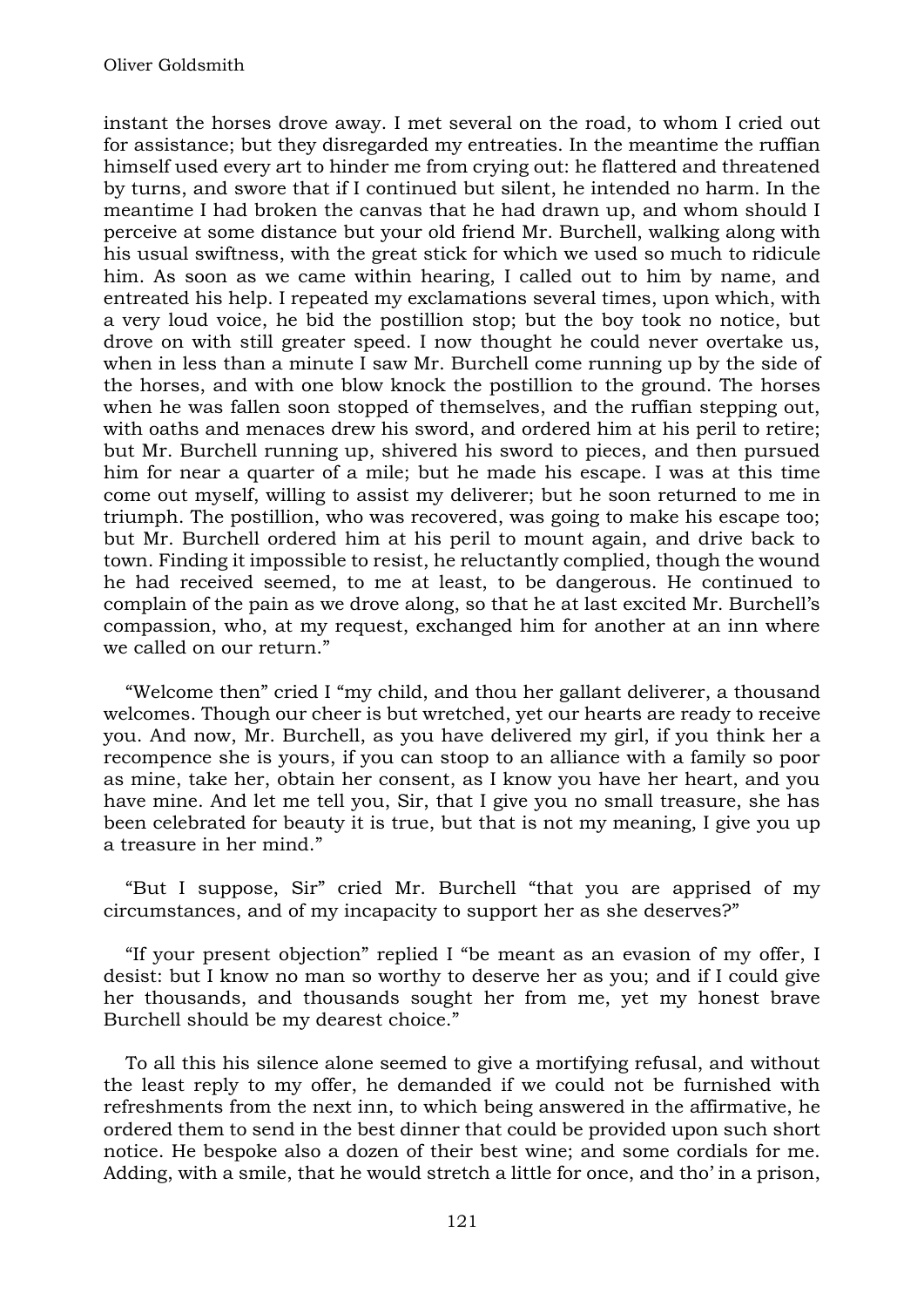asserted he was never better disposed to be merry. The waiter soon made his appearance with preparations for dinner, a table was lent us by the gaoler, who seemed remarkably assiduous, the wine was disposed in order, and two very well dressed dishes were brought in.

My daughter had not yet heard of her poor brother's melancholy situation, and we all seemed unwilling to damp her cheerfulness by the relation. But it was in vain that I attempted to appear cheerful, the circumstances of my unfortunate son broke through all efforts to dissemble; so that I was at last obliged to damp our mirth by relating his misfortunes, and wishing that he might be permitted to share with us in this little interval of satisfaction. After my guests were recovered, from the consternation my account had produced, I requested also that Mr. Jenkinson, a fellow prisoner, might be admitted, and the gaoler granted my request with an air of unusual submission. The clanking of my son's irons was no sooner heard along the passage, than his sister ran impatiently to meet him; while Mr. Burchell, in the meantime, asked me if my son's name were George, to which replying in the affirmative, he still continued silent. As soon as my boy entered the room, I could perceive he regarded Mr. Burchell with a look of astonishment and reverence. "Come on" cried I "my son, though we are fallen very low, yet providence has been pleased to grant us some small relaxation from pain. Thy sister is restored to us, and there is her deliverer: to that brave man it is that I am indebted for yet having a daughter, give him, my boy, the hand of friendship, he deserves our warmest gratitude."

My son seemed all this while regardless of what I said, and still continued fixed at respectful distance. — "My dear brother" cried his sister "why don't you thank my good deliverer; the brave should ever love each other."

He still continued his silence and astonishment, till our guest at last perceived himself to be known, and assuming all his native dignity, desired my son to come forward. Never before had I seen any thing so truly majestic as the air he assumed upon this occasion. The greatest object in the universe, says a certain philosopher, is a good man struggling with adversity; yet there is still a greater, which is the good man that comes to relieve it. After he had regarded my son for some time with a superior air "I again find" said he "unthinking boy, that the same crime  $-$ " But here he was interrupted by one of the gaoler's servants, who came to inform us that a person of distinction, who had driven into town with a chariot and several attendants, sent his respects to the gentleman that was with us, and begged to know when he should think proper to be waited upon. — "Bid the fellow wait" cried our guest "till I shall have leisure to receive him;" and then turning to my son, "I again find, Sir" proceeded he "that you are guilty of the same offence for which you once had my reproof, and for which the law is now preparing its justest punishments. You imagine, perhaps, that a contempt for your own life, gives you a right to take that of another: but where, Sir, is the difference between a duelist who hazards a life of no value, and the murderer who acts with greater security? Is it any diminution of the gamester's fraud when he alleges that he has staked a counter?"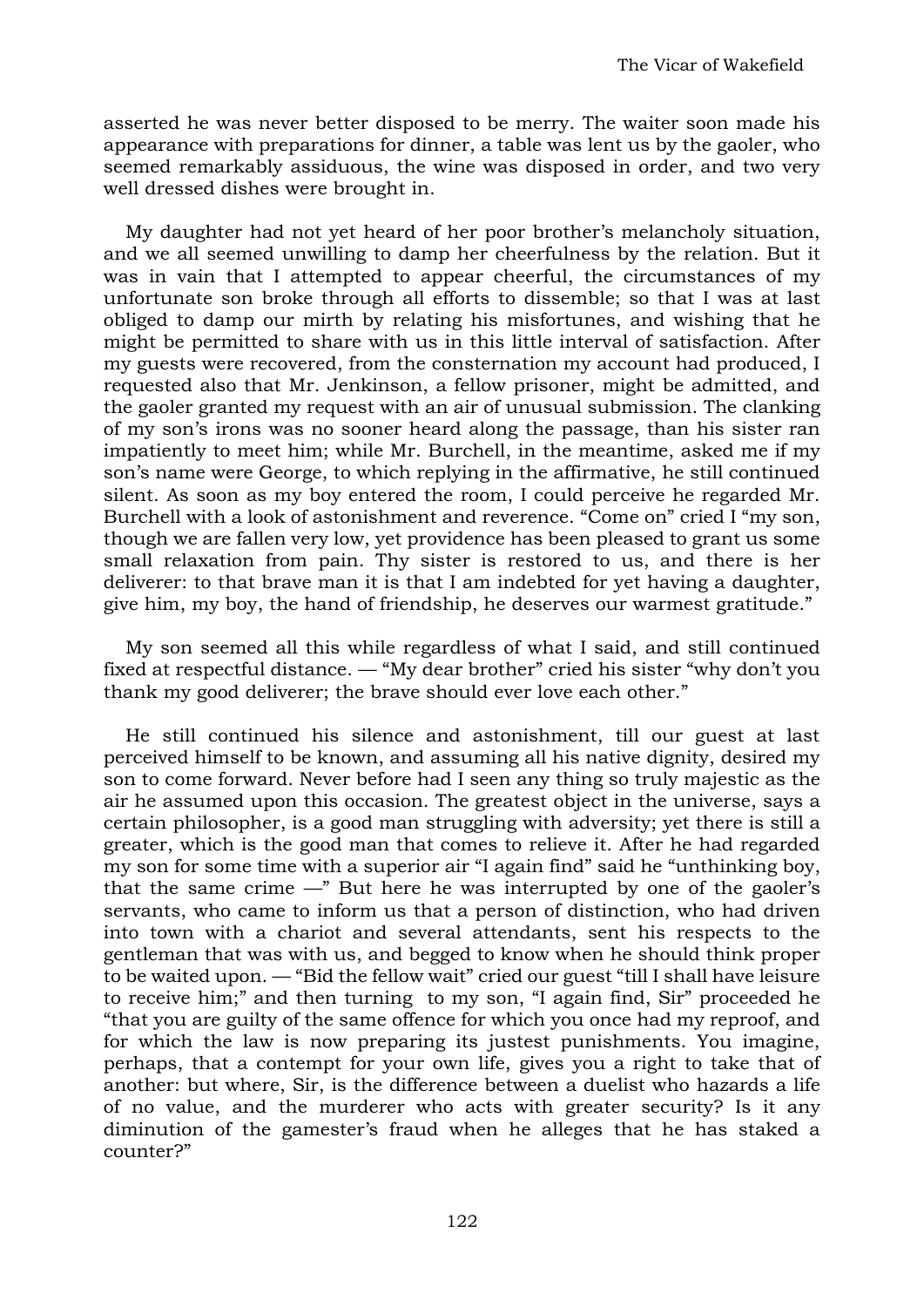"Alas, Sir" cried I "whoever you are, pity the poor misguided creature; for what he has done was in obedience to a deluded mother, who in the bitterness of her resentment required him upon her blessing to avenge her quarrel. Here, Sir, is the letter, which will serve to convince you of her imprudence and diminish his guilt."

He took the letter, and hastily read it over. "This" says he "though not a perfect excuse, is such a palliation of his fault, as induces me to forgive him. And now, Sir" continued he, kindly taking my son by the hand, "I see you are surprised at finding me here; but I have often visited prisons upon occasions less interesting. I am now come to see justice done a worthy man, for whom I have the most sincere esteem. I have long been a disguised spectator of thy father's benevolence. I have at his little dwelling enjoyed respect uncontaminated by flattery, and have received that happiness that courts could not give, from the amusing simplicity around his fireside. My nephew has been apprised of my intentions of coming here, and I find is arrived; it would be wronging him and you to condemn him without examination: if there be injury, there shall be redress; and this I may say without boasting, that none have ever taxed the injustice of Sir William Thornhill."

We now found the personage whom we had so long entertained as an harmless amusing companion was no other than the celebrated Sir William Thornhill, to whose virtues and singularities scarce any were strangers. The poor Mr. Burchell was in reality a man of large fortune and great interest, to whom senates listened with applause, and whom party heard with conviction; who was the friend of his country, but loyal to his king. My poor wife recollecting her former familiarity, seemed to shrink with apprehension; but Sophia, who a few moments before thought him her own, now perceiving the immense distance to which he was removed by fortune, was unable to conceal her tears.

"Ah, Sir" cried my wife, with a piteous aspect "how is it possible that I can ever have your forgiveness; the slights you received from me the last time I had the honour of seeing you at our house, and the jokes which I audaciously threw out, these jokes, Sir, I fear can never be forgiven."

"My dear good lady" returned he with a smile "if you had your joke, I had my answer: I'll leave it to all the company if mine were not as good as yours. To say the truth, I know nobody whom I am disposed to be angry with at present but the fellow who so frighted my little girl here. I had not even time to examine the rascal's person so as to describe him in an advertisement. Can you tell me, Sophia, my dear, whether you should know him again?"

"Indeed, Sir" replied she "I can't be positive; yet now I recollect he had a large mark over one of his eyebrows."

"I ask pardon, madam" interrupted Jenkinson, who was by, "but be so good as to inform me if the fellow wore his own red hair?"

"Yes, I think so" cried Sophia.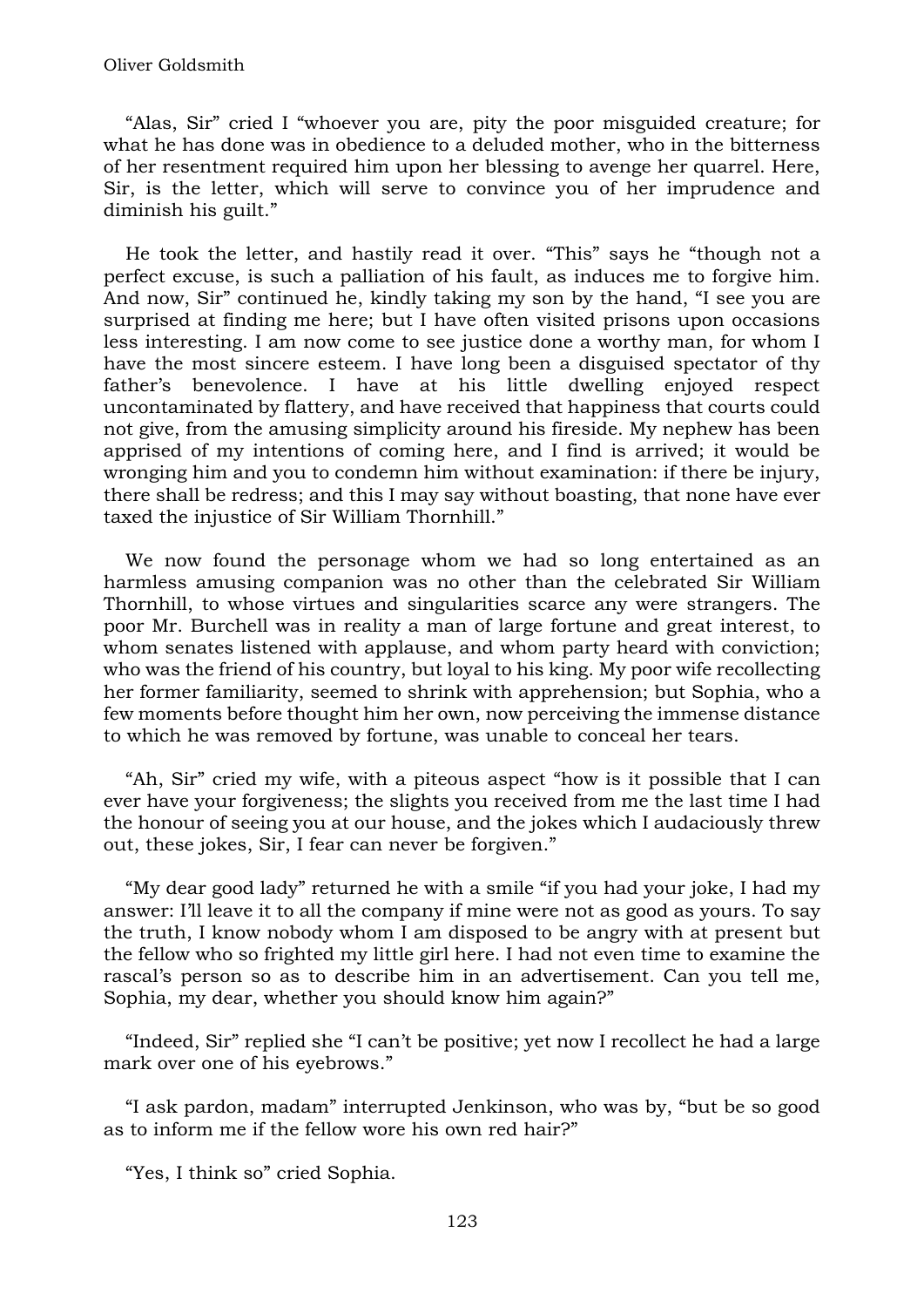"And did your honour" continued he, turning to Sir William, "observe the length of his legs?"

"I can't be sure of their length" cried the Baronet "but I am convinced of their swiftness; for he outran me, which is what I thought few men in the kingdom could have done."

"Please your honour" cried Jenkinson "I know the man: it is certainly the same; the best runner in England; he has beaten Pinwire of Newcastle, Timothy Baxter is his name, I know him perfectly, and the very place of his retreat this moment. If your honour will bid Mr Gaoler let two of his men go with me, I'll engage to produce him to you in an hour at farthest."

Upon this the gaoler was called, who instantly appearing, Sir William demanded if he knew him. 'Yes, please your honour" replied the gaoler "I know Sir William Thornhill well, and everybody that knows any thing of him, will desire to know more of him."

"Well then" said the Baronet "my request is, that you will permit this man and two of your servants to go upon a message by my authority, and as I am in the commission of the peace, I undertake to secure you."

"Your promise is sufficient" replied the other "and you may at a minute's warning send them over England whenever your honour thinks fit."

In pursuance of the gaoler's compliance, Jenkinson was dispatched in search of Timothy Baxter, while we were amused with the assiduity of our youngest boy Bill, who had just come in and climbed up to Sir William's neck in order to kiss him. His mother was immediately going to chastise his familiarity, but the worthy man prevented her; and taking the child, all ragged as he was, upon his knee, "What, Bill, you chubby rogue" cried he "do you remember your old friend Burchell; and Dick too, my honest veteran, are you here, you shall find I have not forgot you." So saying, he gave each a large piece of gingerbread, which the poor fellows eat very heartily, as they had got that morning but a very scanty breakfast.

We now sat down to dinner, which was almost cold; but previously, my arm still continuing painful, Sir William wrote a prescription, for he had made the study of physic his amusement, and was more than moderately skilled in the profession: this being sent to an apothecary who lived in the place, my arm was dressed, and I found almost instantaneous relief. We were waited upon at dinner by the gaoler himself, who was willing to do our guest all the honour in his power. But before we had well dined, another message was brought from his nephew, desiring permission to appear, in order to vindicate his innocence and honour, with which request the Baronet complied, and desired Mr. Thornhill to be introduced.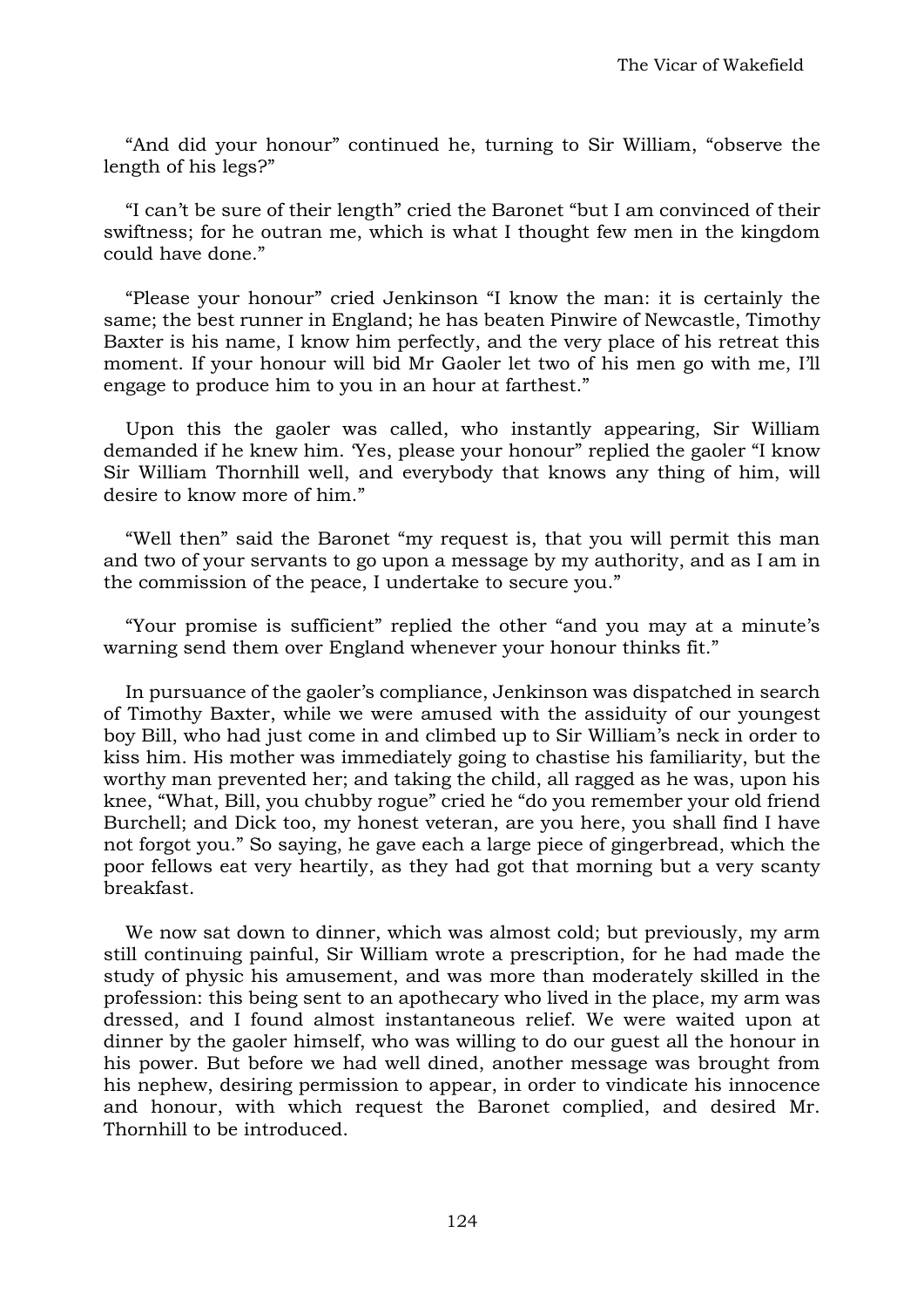# CHAPTER XXXI

#### *Former benevolence now repaid with unexpected interest.*

Mr. Thornhill made his entrance with a smile, which he seldom wanted, and was going to embrace his uncle, which the other repulsed with an air of disdain. "No fawning, Sir, at present" cried the Baronet, with a look of severity, "the only way to my heart is by the road of honour; but here I only see complicated instances of falsehood, cowardice, and oppression. How is it, Sir, that this poor man, for whom I know you professed a friendship, is used thus hardly? His daughter vilely seduced, as a recompence for his hospitality, and he himself thrown into a prison perhaps but for resenting the insult? His son too, whom you feared to face as a man —"

"Is it possible, Sir" interrupted his nephew "that my uncle could object that as a crime which his repeated instructions alone have persuaded me to avoid.'

"Your rebuke" cried Sir William "is just; you have acted in this instance prudently and well, though not quite as your father would have done: my brother indeed was the soul of honour; but thou  $-$  yes you have acted in this instance perfectly right, and it has my warmest approbation."

"And I hope" said his nephew "that the rest of my conduct will not be found to deserve censure. I appeared, Sir, with this gentleman's daughter at some places of public amusement; thus what was levity, scandal called by a harsher name, and it was reported that I had debauched her. I waited on her father in person, willing to clear the thing to his satisfaction, and he received me only with insult and abuse. As for the rest, with regard to his being here, my attorney and steward can best inform you, as I commit the management of business entirely to them. If he has contracted debts and is unwilling or even unable to pay them, it is their business to proceed in this manner, and I see no hardship or injustice in pursuing the most legal means of redress.'

"If this" cried Sir William "be as you have stated it, there is nothing unpardonable in your offence, and though your conduct might have been more generous in not suffering this gentleman to be oppressed by subordinate tyranny, yet it has been at least equitable."

"He cannot contradict a single particular" replied the Squire "I defy him to do so, and several of my servants are ready to attest what I say. Thus, Sir," continued he, finding that I was silent, for in fact I could not contradict him, "thus, Sir, my own innocence is vindicated; but though at your entreaty I am ready to forgive this gentleman every other offence, yet his attempts to lessen me in your esteem, excite a resentment that I cannot govern. And this too at a time when his son was actually preparing to take away my life; this, I say, was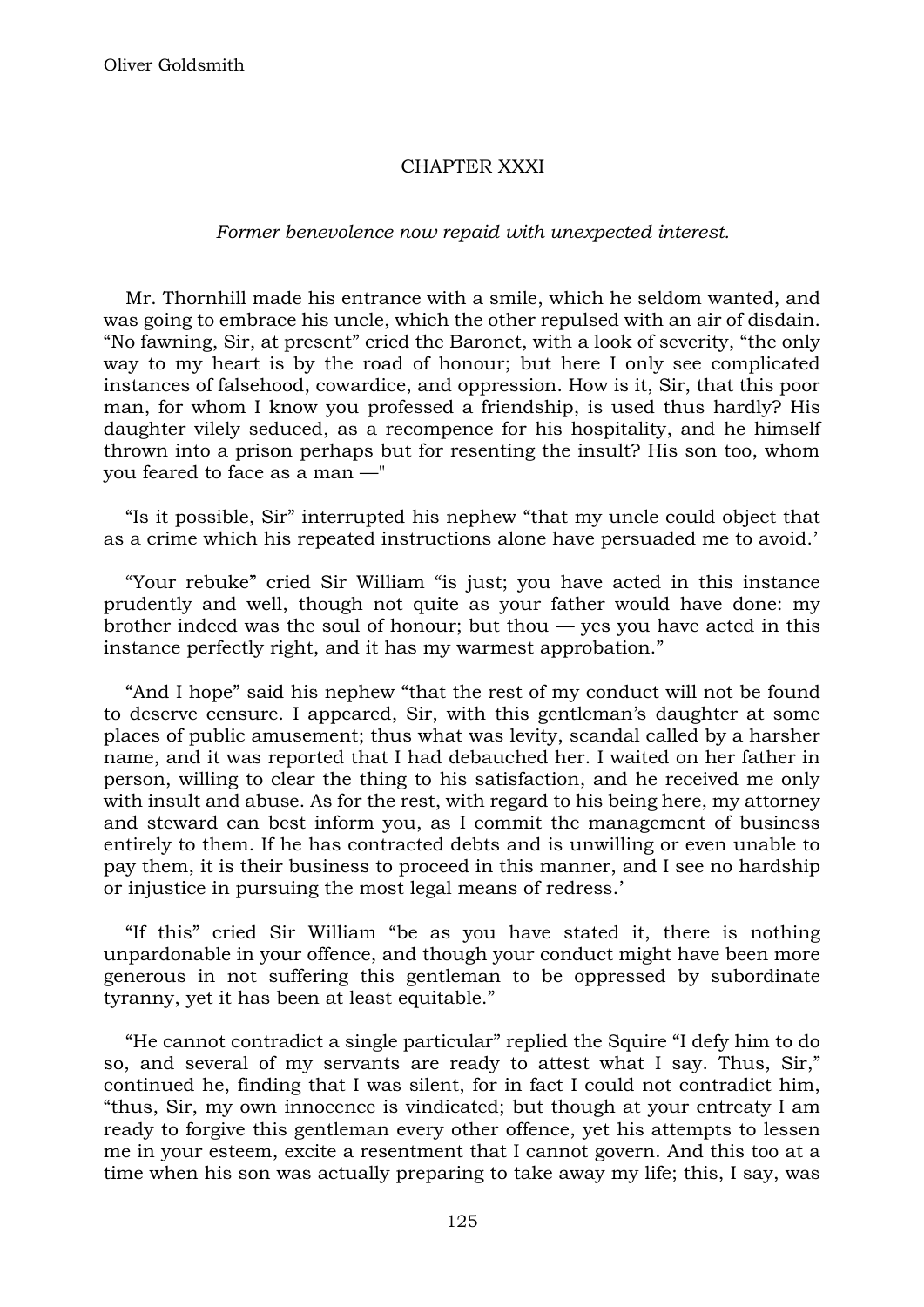such guilt, that I am determined to let the law take its course. I have here the challenge that was sent me and two witnesses to prove it; one of my servants has been wounded dangerously, and even though my uncle himself should dissuade me, which I know he will not, yet I will see public justice done, and he shall suffer for it."

"Thou monster" cried my wife "hast thou not had vengeance enough already, but must my poor boy feel thy cruelty. I hope that good Sir William will protect us, for my son is as innocent as a child; I am sure he is, and never did harm to man<sup>"</sup>

"Madam" replied the good man "your wishes for his safety are not greater than mine; but I am sorry to find his guilt too plain; and if my nephew persists —" But the appearance of Jenkinson and the gaoler's two servants now called off our attention, who entered, haling in a tall man, very genteelly dressed, and answering the description already given of the ruffian who had carried off my daughter

"Here" cried Jenkinson, pulling him in, "here we have him, and if ever there was a candidate for Tyburn, this is one."

The moment Mr. Thornhill perceived the prisoner, and Jenkinson, who had him in custody, he seemed to shrink back with terror. His face became pale with conscious guilt, and he would have withdrawn; but Jenkinson, who perceived his design, stopped him — "What, Squire" cried he "are you ashamed of your two old acquaintances, Jenkinson and Baxter: but this is the way that all great men forget their friends, though I am resolved we will not forget you. Our prisoner, please your honour" continued he, turning to Sir William, "has already confessed all. This is the gentleman reported to be so dangerously wounded: He declares that it was Mr. Thornhill who first put him upon this affair, that he gave him the clothes he now wears to appear like a gentleman, and furnished him with the post chaise. The plan was laid between them that he should carry off the young lady to a place of safety, and that there he should threaten and terrify her; but Mr. Thornhill was to come in in the meantime, as if by accident, to her rescue, and that they should fight awhile and then he was to run off, by which Mr. Thornhill would have the better opportunity of gaining her affections himself under the character of her defender."

Sir William remembered the coat to have been frequently worn by his nephew, and all the rest the prisoner himself confirmed by a more circumstantial account; concluding, that Mr. Thornhill had often declared to him that he was in love with both sisters at the same time.

"Heavens" cried Sir William "what a viper have I been fostering in my bosom! And so fond of public justice too as he seemed to be. But he shall have it; secure him, Mr. Gaoler — yet hold, I fear there is not legal evidence to detain him."

Upon this, Mr. Thornhill, with the utmost humility, entreated that two such abandoned wretches might not be admitted as evidences against him, but that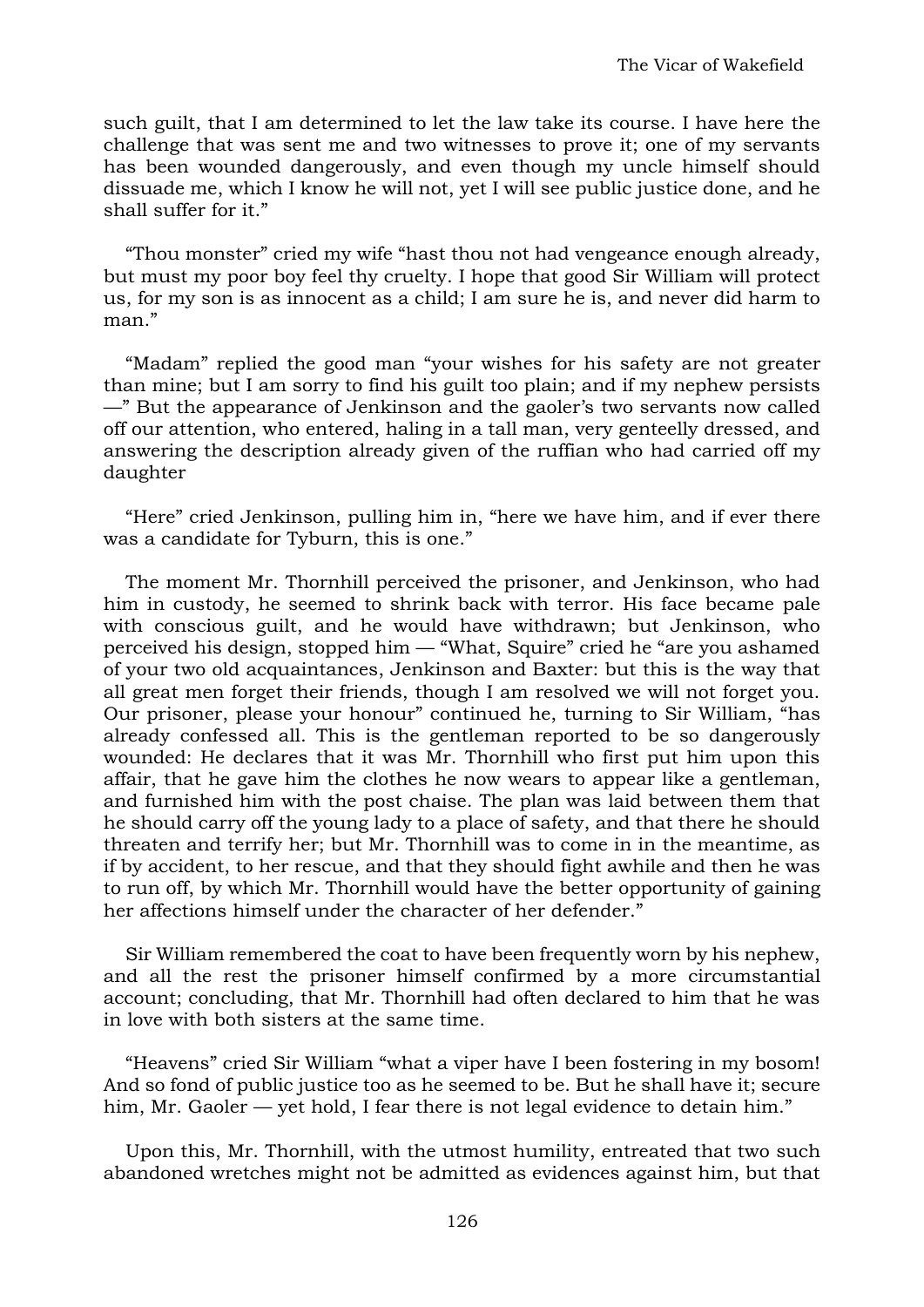his servants should be examined. — "Your servants" replied Sir William, "wretch, call them yours no longer: but come let us hear what those fellows have to say, let his butler be called."

When the butler was introduced, he soon perceived by his former master's looks that all his power was now over. "Tell me" cried Sir William sternly "have you ever seen your master and that fellow dressed up in his clothes in company together?"

"Yes, please your honour" cried the butler "a thousand times: he was the man that always brought him his ladies."

"How" interrupted young Mr. Thornhill "this to my face!"

"Yes" replied the butler "or to any man's face. To tell you a truth, Master Thornhill, I never either loved you or liked you, and I don't care if I tell you now a piece of my mind."

"Now then" cried Jenkinson "tell his honour whether you know any thing of me."

"I can't say" replied the butler "that I know much good of you. The night that gentleman's daughter was deluded to our house, you were one of them."

"So then" cried Sir William "I find you have brought a very fine witness to prove your innocence: thou stain to humanity! To associate with such wretches!" (But continuing his examination) "You tell me, Mr. Butler, that this was the person who brought him this old gentleman's daughter."

"No, please your honour" replied the butler "he did not bring her, for the Squire himself undertook that business; but he brought the priest that pretended to marry them."

"It is but too true" cried Jenkinson "I cannot deny it, that was the employment assigned me, and I confess it to my confusion."

"Good heavens!" exclaimed the Baronet "how every new discovery of his villainy alarms me. All his guilt is now too plain, and I find his present prosecution was dictated by tyranny, cowardice and revenge; at my request, Mr. Gaoler, set this young officer, now your prisoner, free, and trust to me for the consequences. I'll make it my business to set the affair in a proper light to my friend the magistrate who has committed him. But where is the unfortunate young lady herself: let her appear to confront this wretch, I long to know by what arts he has seduced her. Entreat her to come in. Where is she?"

"Ah, Sir" said I "that question stings me to the heart: I was once indeed happy in a daughter, but her miseries —" Another interruption here prevented me; for who should make her appearance but Miss Arabella Wilmot, who was next day to have been married to Mr. Thornhill. Nothing could equal her surprise at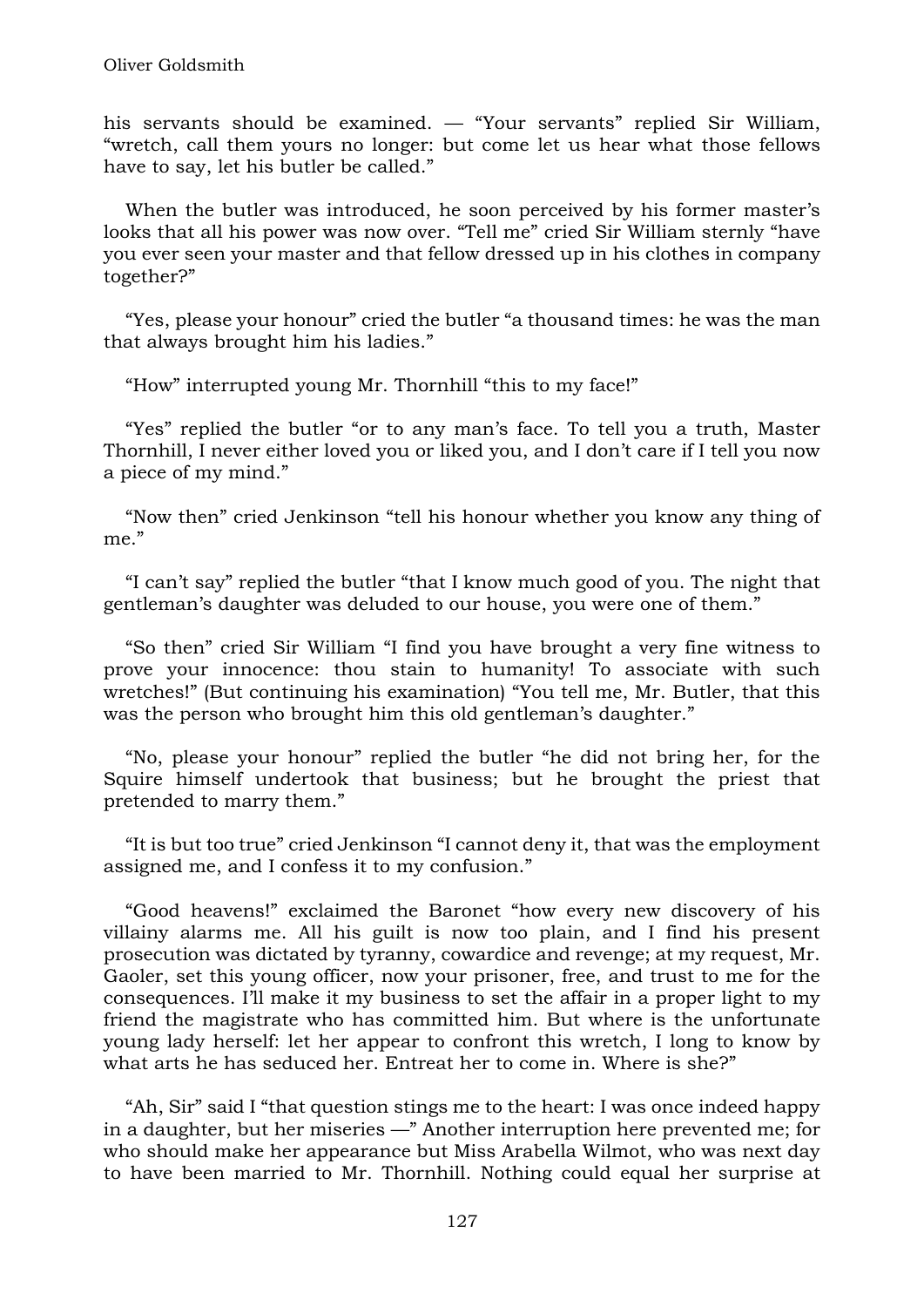seeing Sir William and his nephew here before her; for her arrival was quite accidental. It happened that she and the old gentleman her father were passing through the town, on their way to her aunt's, who had insisted that her nuptials with Mr Thornhill should be consummated at her house; but stopping for refreshment, they put up at an inn at the other end of the town. It was there from the window that the young lady happened to observe one of my little boys playing in the street, and instantly sending a footman to bring the child to her, she learnt from him some account of our misfortunes; but was still kept ignorant of young Mr. Thornhill's being the cause. Though her father made several remonstrances on the impropriety of going to a prison to visit us, yet they were ineffectual; she desired the child to conduct her, which he did, and it was thus she surprised us at a juncture so unexpected.

Nor can I go on, without a reflection on those accidental meetings, which, though they happen everyday, seldom excite our surprise but upon some extraordinary occasion. To what a fortuitous concurrence do we not owe every pleasure and convenience of our lives. How many seeming accidents must unite before we can be clothed or fed. The peasant must be disposed to labour, the shower must fall, the wind fill the merchant's sail, or numbers must want the usual supply.

We all continued silent for some moments, while my charming pupil, which was the name I generally gave this young lady, united in her looks compassion and astonishment, which gave new finishings to her beauty. "Indeed, my dear Mr. Thornhill" cried she to the Squire, who she supposed was come here to succour and not to oppress us "I take it a little unkindly that you should come here without me, or never inform me of the situation of a family so dear to us both: you know I should take as much pleasure in contributing to the relief of my reverend old master here, whom I shall ever esteem, as you can. But I find that, like your uncle, you take a pleasure in doing good in secret."

"He find pleasure in doing good!" cried Sir William, interrupting her. "No, my dear, his pleasures are as base as he is. You see in him, madam, as complete a villain as ever disgraced humanity. A wretch, who after having deluded this poor man's daughter, after plotting against the innocence of her sister, has thrown the father into prison, and the eldest son into fetters, because he had courage to face his betrayer. And give me leave, madam, now to congratulate you upon an escape from the embraces of such a monster."

"O goodness" cried the lovely girl "how have I been deceived! Mr Thornhill informed me for certain that this gentleman's eldest son, Captain Primrose, was gone off to America with his new married lady."

"My sweetest miss" cried my wife "he has told you nothing but falsehoods. My son George never left the kingdom, nor was married. Tho' you have forsaken him, he has always loved you too well to think of anybody else; and I have heard him say he would die a bachelor for your sake." She then proceeded to expatiate upon the sincerity of her son's passion, she set his duel with Mr. Thornhill in a proper light, from thence she made a rapid digression to the Squire's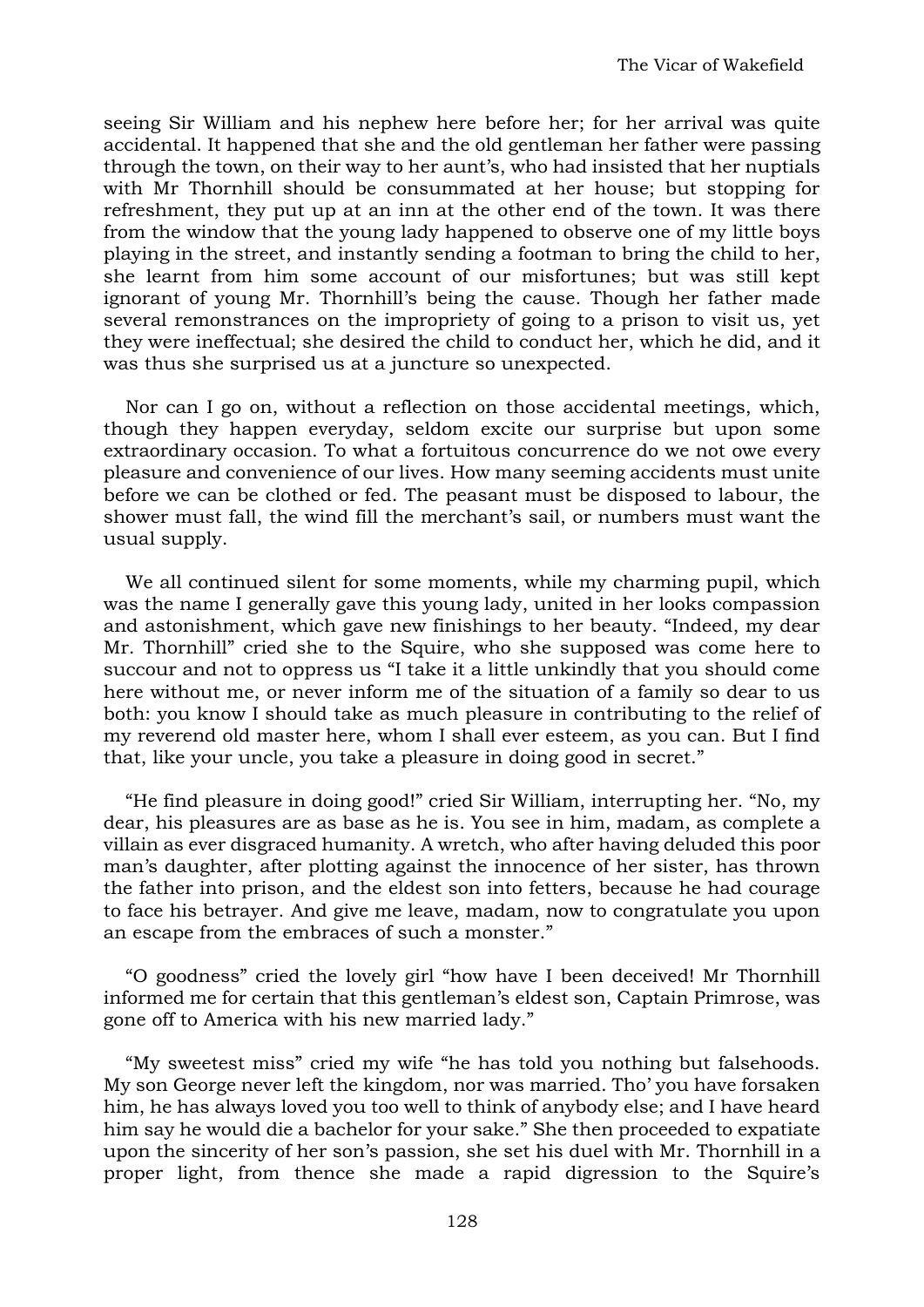debaucheries, his pretended marriages, and ended with a most insulting picture of his cowardice.

"Good heavens!" cried Miss Wilmot "how very near have I been to the brink of ruin! But how great is my pleasure to have escaped it! Ten thousand falsehoods has this gentleman told me! He had at last art enough to persuade me that my promise to the only man I esteemed was no longer binding, since he had been unfaithful. By his falsehoods I was taught to detest one equally brave and generous!"

But by this time my son was freed from the encumbrances of justice as the person supposed to be wounded was detected to be an impostor. Mr. Jenkinson also, who had acted as his valet de chambre, had dressed up his hair, and furnished him with whatever was necessary to make a genteel appearance. He now therefore entered, handsomely dressed in his regimentals, and, without vanity, (for I am above it) he appeared as handsome a fellow as ever wore a military dress. As he entered, he made Miss Wilmot a modest and distant bow, for he was not as yet acquainted with the change which the eloquence of his mother had wrought in his favour. But no decorums could restrain the impatience of his blushing mistress to be forgiven. Her tears, her looks, all contributed to discover the real sensations of her heart for having forgotten her former promise and having suffered herself to be deluded by an impostor. My son appeared amazed at her condescension, and could scarce believe it real. — "Sure, madam" cried he "this is but delusion! I can never have merited this! To be, blessed thus is to be too happy."

"No, Sir" replied she "I have been deceived, basely deceived, else nothing could have ever made me unjust to my promise. You know my friendship, you have long known it; but forget what I have done, and as you once had my warmest vows of constancy, you shall now have them repeated; and be assured that if your Arabella cannot be yours, she shall never be another's."

"And no other's you shall be" cried Sir William "if I have any influence with your father."

This hint was sufficient for my son Moses, who immediately flew to the inn where the old gentleman was, to inform him of every circumstance that had happened. But in the mean time the Squire perceiving that he was on every side undone, now finding that no hopes were left from flattery or dissimulation, concluded that his wisest way would be to turn and face his pursuers. Thus laying aside all shame, he appeared the open hardy villain. "I find then" cried he "that I am to expect no justice here; but I am resolved it shall be done me. You shall know, Sir" turning to Sir William "I am no longer a poor dependent upon your favours. I scorn them. Nothing can keep Miss Wilmot's fortune from me, which, I thank her father's assiduity, is pretty large. The articles, and a bond for her fortune, are signed, and safe in my possession. It was her fortune, not her person, that induced me to wish for this match, and possessed of the one, let who will take the other."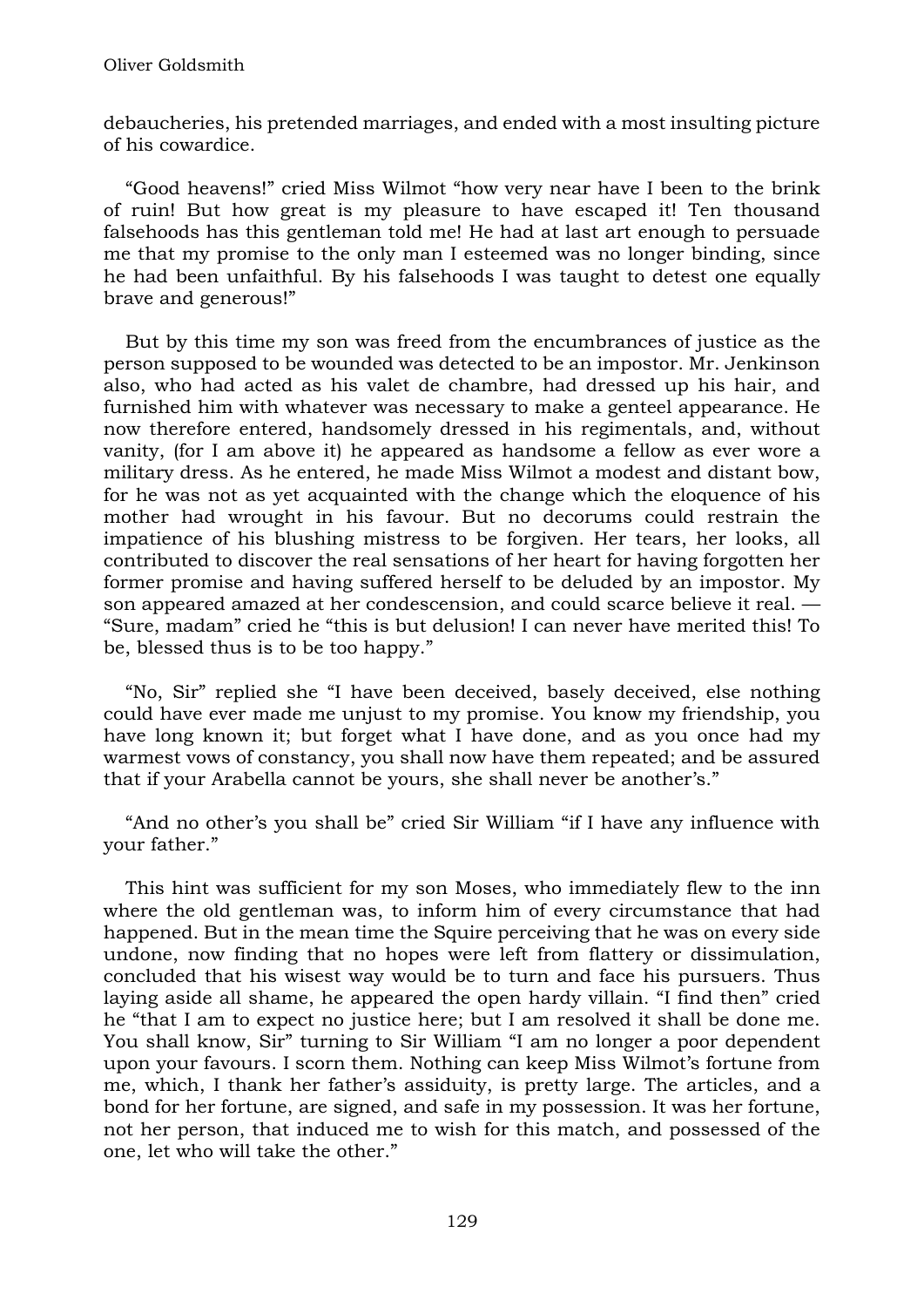This was an alarming blow, Sir William was sensible of the justice of his claims, for he had been instrumental in drawing up the marriage articles himself. Miss Wilmot therefore perceiving that her fortune was irretrievably lost, turning to my son, she asked if the loss of fortune could lessen her value to him. "Though fortune" said she "is out of my power, at least I have my hand to give."

"And that, madam" cried her real lover "was indeed all that you ever had to give; at least all that I ever thought worth the acceptance. And now I protest, my Arabella, by all that's happy, your want of fortune this moment increases my pleasure, as it serves to convince my sweet girl of my sincerity."

Mr. Wilmot now entering, he seemed not a little pleased at the danger his daughter had just escaped, and readily consented to a dissolution of the match. But finding that her fortune, which was secured to Mr. Thornhill by bond, would not be given up, nothing could exceed his disappointment. He now saw that his money must all go to enrich one who had no fortune of his own. He could bear his being a rascal; but to want an equivalent to his daughter's fortune was wormwood. He sat therefore for some minutes employed in the most mortifying speculations, till Sir William attempted to lessen his anxiety. — "I must confess, Sir" cried he "that your present disappointment does not entirely displease me. Your immoderate passion for wealth is now justly punished. But tho' the young lady cannot be rich, she has still a competence sufficient to give content. Here you see an honest young soldier, who is willing to take her without fortune; they have long loved each other, and for the friendship I bear his father, my interest shall not be wanting in his promotion. Leave then that ambition which disappoints you, and for once admit that happiness which courts your acceptance."

"Sir William" replied the old gentleman "be assured I never yet forced her inclinations, nor will I now. If she still continues to love this young gentleman, let her have him with all my heart. There is still, thank heaven, some fortune left, and your promise will make it something more. Only let my old friend here (meaning me) give me a promise of settling six thousand pounds upon my girl, if ever he should come to his fortune, and I am ready this night to be the first to join them together."

As it now remained with me to make the young couple happy, I readily gave a promise of making the settlement he required, which, to one who had such little expectations as I, was no great favour. We had now therefore the satisfaction of seeing them fly into each other's arms in a transport. "After all my misfortunes" cried my son George "to be thus rewarded! Sure this is more than I could ever have presumed to hope for. To be possessed of all that's good, and after such an interval of pain! My warmest wishes could never rise so high!"

"Yes, my George" returned his lovely bride "now let the wretch take my fortune; since you are happy without it so am I. O what an exchange have I made from the basest of men to the dearest best! — Let him enjoy our fortune, I now can be happy even in indigence."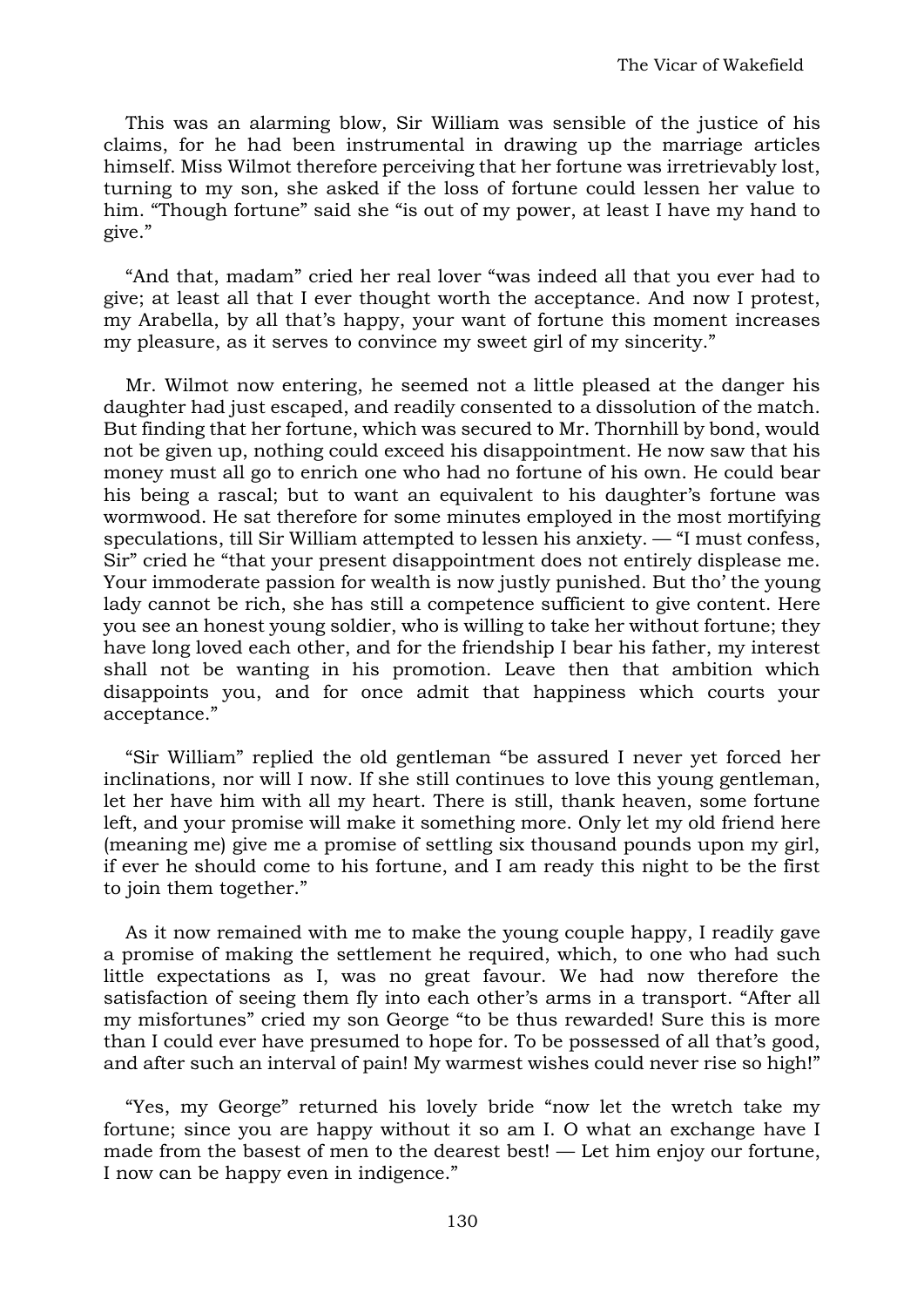"And I promise you" cried the Squire, with a malicious grin, "that I shall be very happy with what you despise."

"Hold, hold, Sir" cried Jenkinson "there are two words to that bargain. As for that lady's fortune, Sir, you shall never touch a single stiver of it. Pray your honour" continued he to Sir William "can the Squire have this lady's fortune if he be married to another?"

"How can you make such a simple demand" replied the Baronet, "undoubtedly he cannot."

"I am sorry for that" cried Jenkinson; "or as this gentleman and I have been old fellow spotters, I have a friendship for him. But I must declare, well as I love him, that his contract is not worth a tobacco stopper, for he is married already."

"You lie, like a rascal" returned the Squire, who seemed roused by this insult, "I never was legally married to any woman."

"Indeed, begging your honour's pardon" replied the other "you were; and I hope you will show a proper return of friendship to your own honest Jenkinson, who brings you a wife, and if the company restrains their curiosity a few minutes, they shall see her."  $-$  So saying he went off with his usual celerity, and left us all unable to form any probable conjecture as to his design.

"Aye let him go" cried the Squire "whatever else I may have done I defy him there. I am too old now to be frightened with squibs."

"I am surprised" said the Baronet "what the fellow can intend by this. Some low piece of humour I suppose!"

"Perhaps, Sir" replied I "he may have a more serious meaning. For when we reflect on the various schemes this gentleman has laid to seduce innocence, perhaps some one more artful than the rest has been found able to deceive him. When we consider what numbers he has ruined, how many parents now feel with anguish the infamy and the contamination which he has brought into their families, it would not surprise me if some one of them — Amazement! Do I see my lost daughter! Do I hold her! It is, it is my life, my happiness. I thought thee lost, my Olivia, yet still I hold thee — and still thou shalt live to bless me." The warmest transports of the fondest lover were not greater than mine when I saw him introduce my child, and held my daughter in my arms, whose silence only spoke her raptures. "And art thou returned to me, my darling" cried I "to be my comfort in age!"

"That she is" cried Jenkinson "and make much of her, for she is your own honourable child, and as honest a woman as any in the whole room, let the other be who she will. And as for you Squire, as sure as you stand there this young lady is your lawful wedded wife. And to convince you that I speak nothing but truth, here is the licence by which you were married together." — So saying,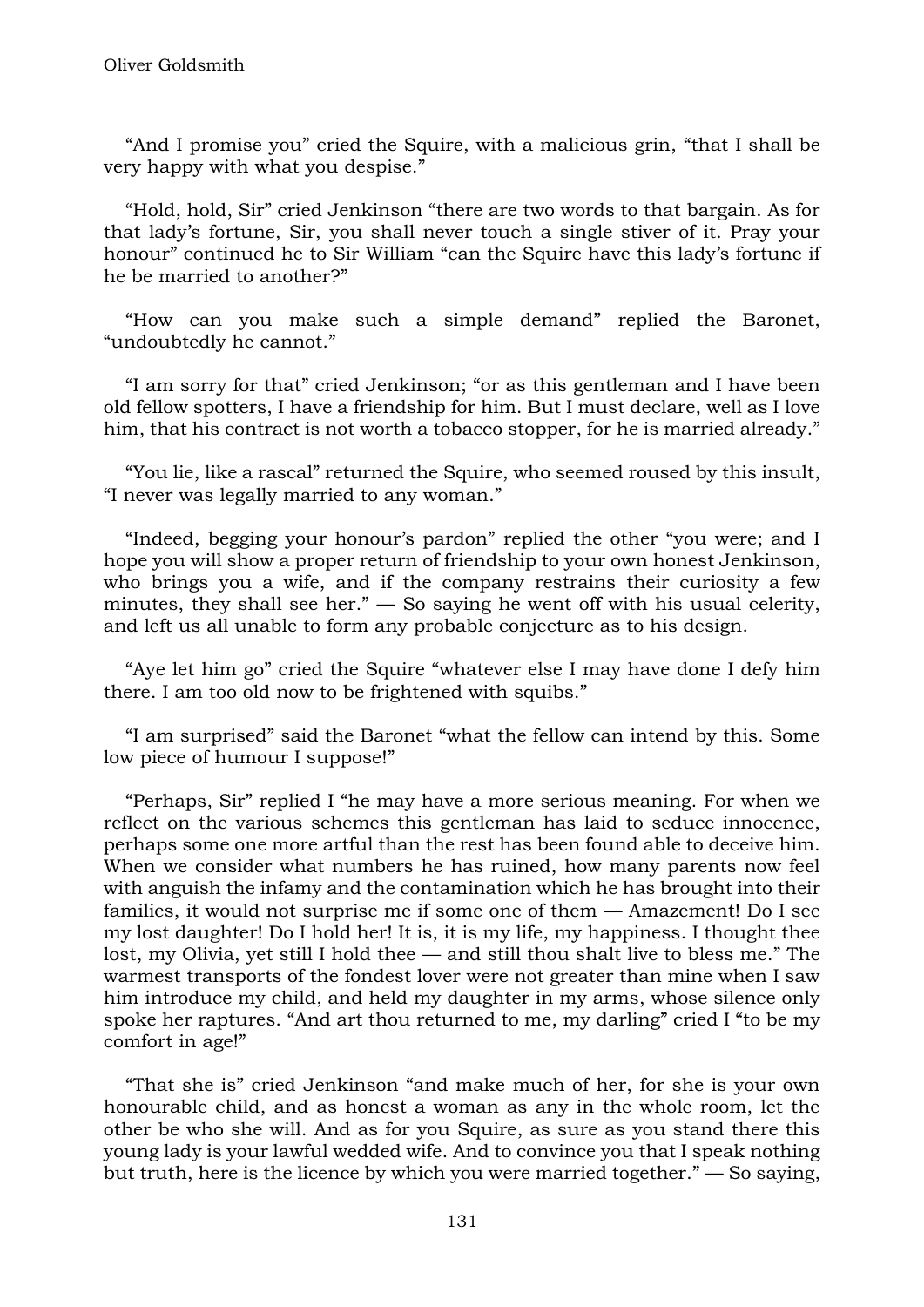he put the licence into the Baronet's hands, who read it, and found it perfect in every respect. "And now, gentlemen" continued he, I find you are surprised at all this; but a few words will explain the difficulty. That there Squire of renown, for whom I have a great friendship, but that's between ourselves, as often employed me in doing odd little things for him. Among the rest, he commissioned me to procure him a false licence and a false priest, in order to deceive this young lady. But as I was very much his friend, what did I do but went and got a true licence and a true priest, and married them both as fast as the cloth could make them. Perhaps you'll think it was generosity that made me do all this. But no. To my shame I confess it, my only design was to keep the licence and let the Squire know that I could prove it upon him whenever I thought proper, and so make him come down whenever I wanted money." A burst of pleasure now seemed to fill the whole apartment; our joy reached even to the common room, where the prisoners themselves sympathized,

> — And shook their chains In transport and rude harmony.

Happiness was expanded upon every face, and even Olivia's cheek seemed flushed with pleasure. To be thus restored to reputation, to friends and fortune at once, was a rapture sufficient to stop the progress of decay and restore former health and vivacity. But perhaps among all there was not one who felt sincerer pleasure than I. Still holding the dear-loved child in my arms, I asked my heart if these transports were not delusion. "How could you" cried I, turning to Mr. Jenkinson, "how could you add to my miseries by the story of her death! But it matters not, my pleasure at finding her again, is more than a recompence for the pain."

"As to your question" replied Jenkinson "that is easily answered. I thought the only probable means of freeing you from prison, was by submitting to the Squire, and consenting to his marriage with the other young lady. But these you had vowed never to grant while your daughter was living, there was therefore no other method to bring things to bear but by persuading you that she was dead. I prevailed on your wife to join in the deceit, and we have not had a fit opportunity of undeceiving you till now."

In the whole assembly now there only appeared two faces that did not glow with transport. Mr. Thornhill's assurance had entirely forsaken him: he now saw the gulf of infamy and want before him, and trembled to take the plunge. He therefore fell on his knees before his uncle, and in a voice of piercing misery implored compassion. Sir William was going to spurn him away, but at my request he raised him, and after pausing a few moments, "Thy vices, crimes, and ingratitude" cried he, "deserve no tenderness; yet thou shalt not be entirely forsaken, a bare competence shall be supplied, to support the wants of life, but not its follies. This young lady, thy wife, shall be put in possession of a third part of that fortune which once was thine, and from her tenderness alone thou art to expect any extraordinary supplies for the future." He was going to express his gratitude for such kindness in a set speech; but the Baronet prevented him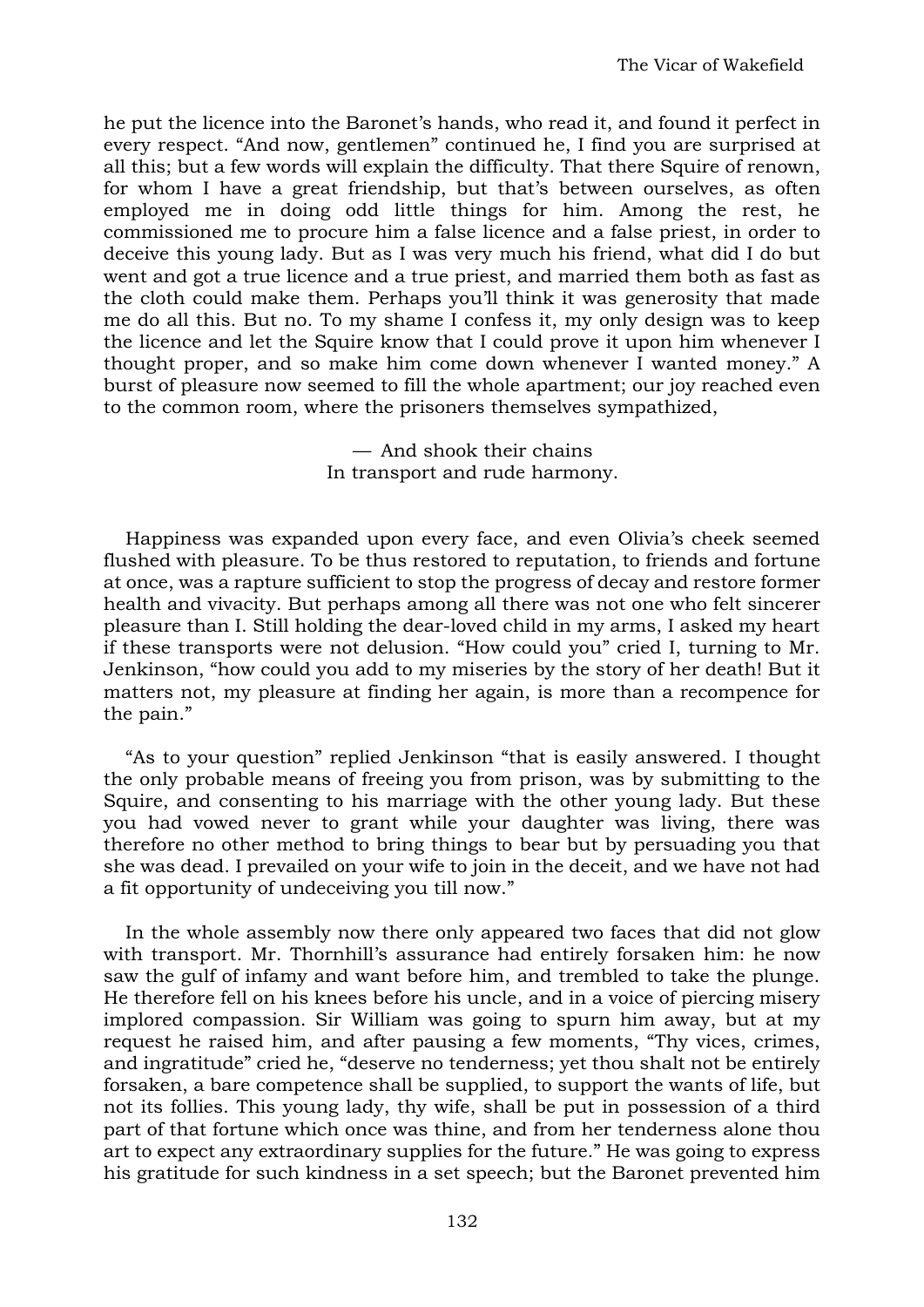by bidding him not aggravate his meanness, which was already but too apparent. He ordered him at the same time to be gone, and from all his former domestics to choose one such as he should think proper, which was all that should be granted to attend him.

As soon as he left us, Sir William very politely stepped up to his new niece with a smile, and wished her joy. His example was followed by Miss Wilmot and her father; my wife too kissed her daughter with much affection, as, to use her own expression, she was now made an honest woman of. Sophia and Moses followed in turn, and even our benefactor Jenkinson desired to be admitted to that honour. Our satisfaction seemed scarce capable of increase. Sir William, whose greatest pleasure was in doing good, now looked round with a countenance open as the sun, and saw nothing but joy in the looks of all except that of my daughter Sophia, who, for some reasons we could not comprehend, did not seem perfectly satisfied. "I think now" cried he, with a smile "that all the company, except one or two, seem perfectly happy. There only remains an act of justice for me to do. You are sensible, Sir" continued he, turning to me, "of the obligations we both owe Mr. Jenkinson. And it is but just we should both reward him for it. Miss Sophia will, I am sure, make him very happy, and he shall have from me five hundred pounds as her fortune, and upon this I am sure they can live very comfortably together. Come, Miss Sophia, what say you to this match of my making? Will you have him?"

My poor girl seemed almost sinking into her mother's arms at the hideous proposal. — "Have him, Sir!" cried she faintly. "No, Sir, never."

"What" cried he again "not have Mr. Jenkinson, your benefactor, a handsome young fellow, with five hundred pounds and good expectations!"

"I beg, Sir" returned she, scarce able to speak, "that you'll desist, and not make me so very wretched."

"Was ever such obstinacy known" cried he again "to refuse a man whom the family has such infinite obligations to, who has preserved your sister, and who has five hundred pounds! What not have him!"

"No, Sir, never" replied she, angrily, "I'd sooner die first."

"If that be the case then" cried he "if you will not have him  $-$  I think I must have you myself." And so saying, he caught her to his breast with ardour. "My loveliest, my most sensible of girls" cried he "how could you ever think your own Burchell could deceive you, or that Sir William Thornhill could ever cease to admire a mistress that loved him for himself alone? I have for some years sought for a woman, who a stranger to my fortune could think that I had merit as a man. After having tried in vain, even amongst the pert and the ugly, how great at last must be my rapture to have made a conquest over such sense and such heavenly beauty." Then, turning to Jenkinson, "As I cannot, Sir, part with this young lady myself, for she has taken a fancy to the cut of my face, all the recompence I can make is to give you her fortune, and you may call upon my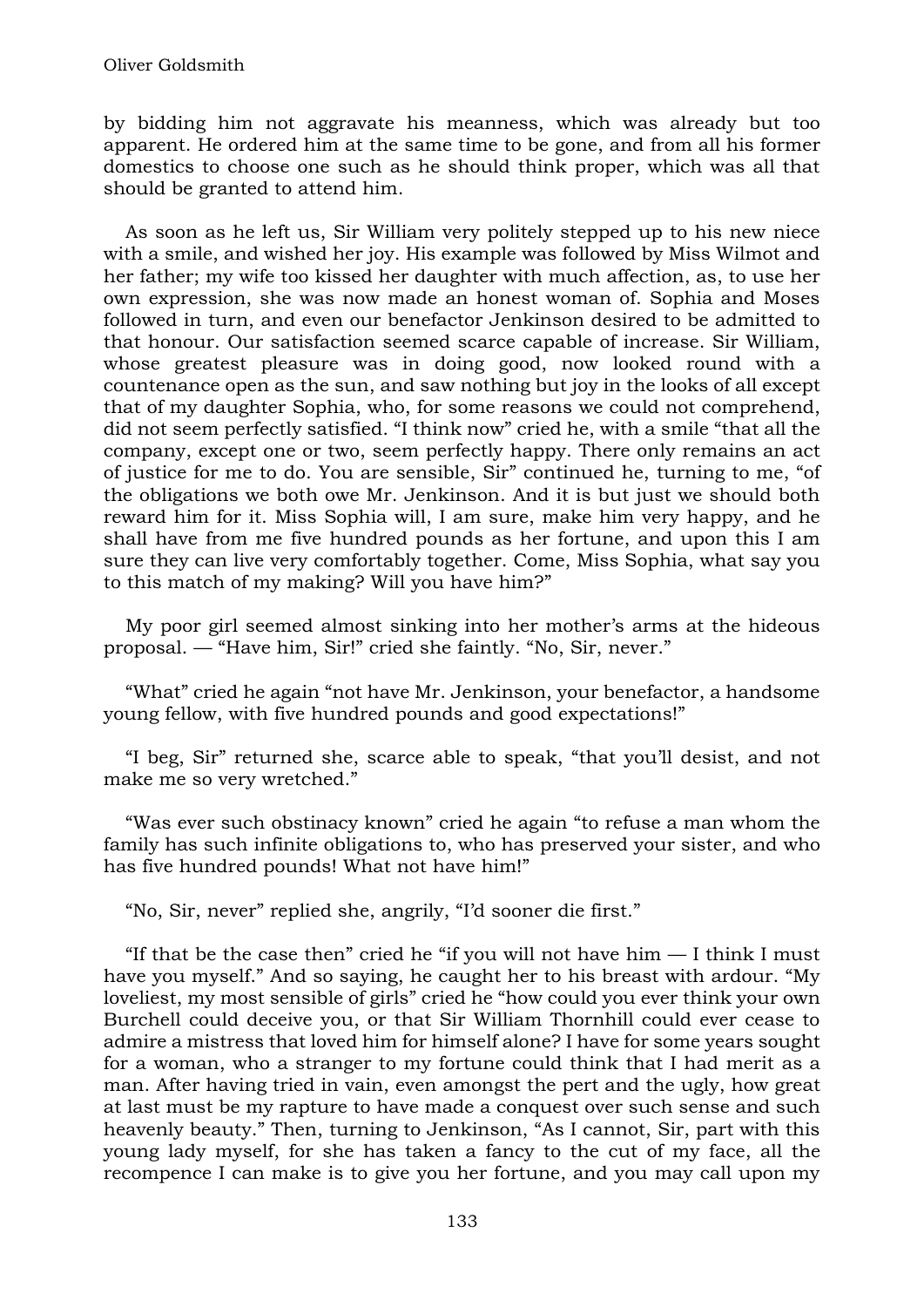steward tomorrow for five hundred pounds." Thus we had all our compliments to repeat, and Lady Thornhill underwent the same round of ceremony that her sister had done before. In the meantime Sir William's gentleman appeared to tell us that the equipages were ready to carry us to the inn, where everything was prepared for our reception. My wife and I led the van, and left those gloomy mansions of sorrow. The generous Baronet ordered forty pounds to be distributed among the prisoners, and Mr. Wilmot, induced by his example, gave half that sum. We were received below by the shouts of the villagers, and I saw and shook by the hand two or three of my honest parishioners, who were among the number. They attended us to our inn, where a sumptuous entertainment was provided, and coarser provisions distributed in great quantities among the populace.

After supper, as my spirits were exhausted by the alternation of pleasure and pain which they had sustained during the day, I asked permission to withdraw, and leaving the company in the midst of their mirth, as soon as I found myself alone, I poured out my heart in gratitude to the giver of joy as well as of sorrow, and then slept undisturbed till morning.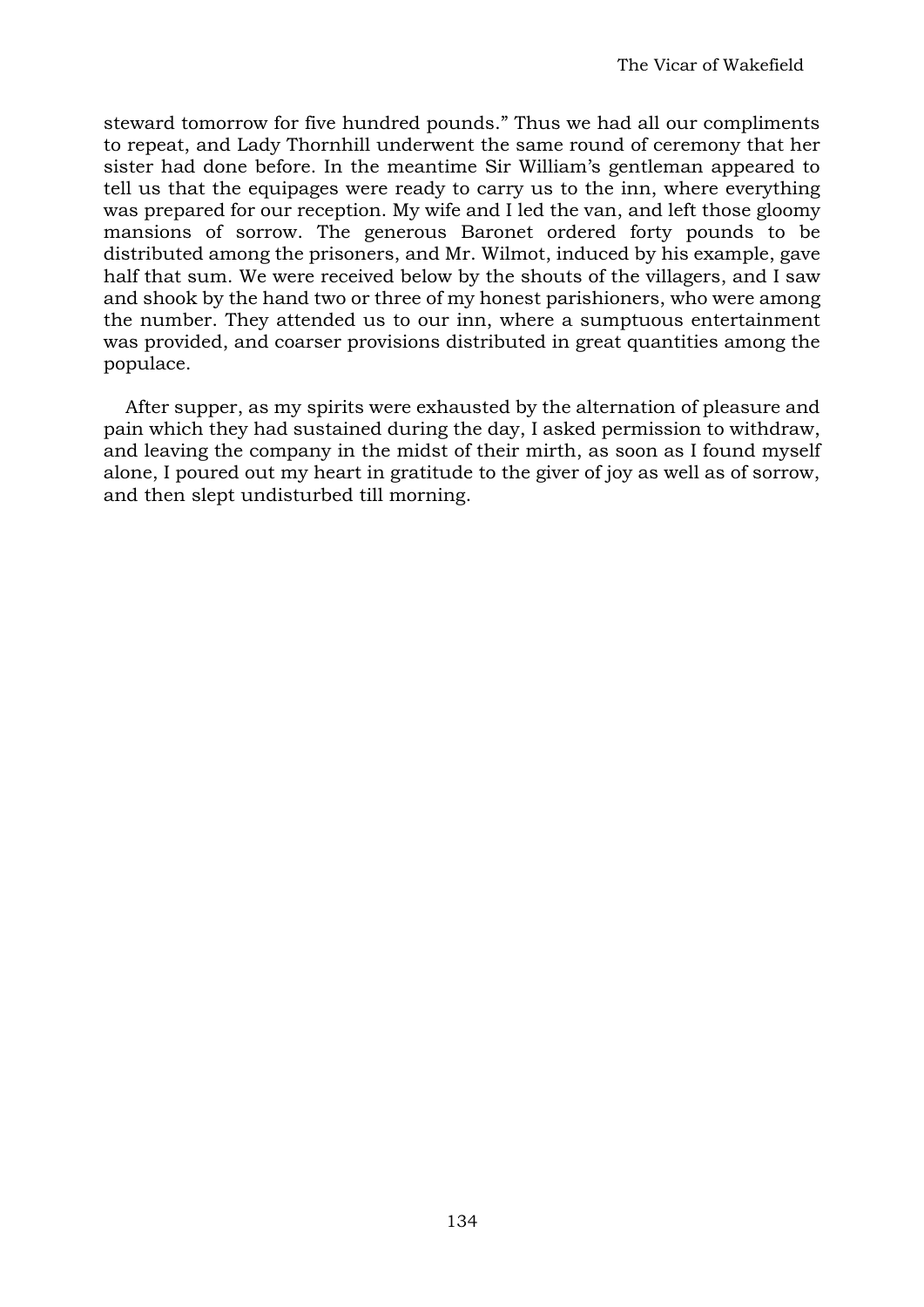## CHAPTER XXXII

#### *The Conclusion.*

The next morning as soon as I awaked I found my eldest son sitting by my bedside, who came to increase my joy with another turn of fortune in my favour. First having released me from the settlement that I had made the day before in his favour, he let me know that my merchant who had failed in town was arrested at Antwerp, and there had given up effects to a much greater amount than what was due to his creditors. My boy's generosity pleased me almost as much as this unlooked for good fortune. But I had some doubts whether I ought in justice to accept his offer. While I was pondering upon this, Sir William entered the room, to whom I communicated my doubts. His opinion was, that as my son was already possessed of a very affluent fortune by his marriage, I might accept his offer without any hesitation. His business, however, was to inform me that as he had the night before sent for the licences, and expected them every hour, he hoped that I would not refuse my assistance in making all the company happy that morning. A footman entered while we were speaking, to tell us that the messenger was returned, and as I was by this time ready, I went down, where I found the whole company as merry as affluence and innocence could make them. However, as they were now preparing for a very solemn ceremony, their laughter entirely displeased me. I told them of the grave, becoming and sublime deportment they should assume upon this Mystical occasion, and read them two homilies and a thesis of my own composing, in order to prepare them. Yet they still seemed perfectly refractory and ungovernable. Even as we were going along to church, to which I led the way, all gravity had quite forsaken them, and I was often tempted to turn back in indignation. In church a new dilemma arose, which promised no easy solution. This was, which couple should be married first; my son's bride warmly insisted, that Lady Thornhill, (that was to be) should take the lead; but this the other refused with equal ardour, protesting she would not be guilty of such rudeness for the world. The argument was supported for some time between both with equal obstinacy and good breeding. But as I stood all this time with my book ready, I was at last quite tired of the contest, and shutting it, "I perceive" cried I "that none of you have a mind to be married, and I think we had as good go back again; for I suppose there will be no business done here today." — This at once reduced them to reason. The Baronet and his Lady were first married, and then my son and his lovely partner.

I had previously that morning given orders that a coach should be sent for my honest neighbour Flamborough and his family, by which means, upon our return to the inn, we had the pleasure of finding the two Miss Flamboroughs alighted before us. Mr. Jenkinson gave his hand to the eldest, and my son Moses led up the other; (and I have since found that he has taken a real liking to the girl, and my consent and bounty he shall have whenever he thinks proper to demand them.) We were no sooner returned to the inn, but numbers of my parishioners, hearing of my success, came to congratulate me, but among the